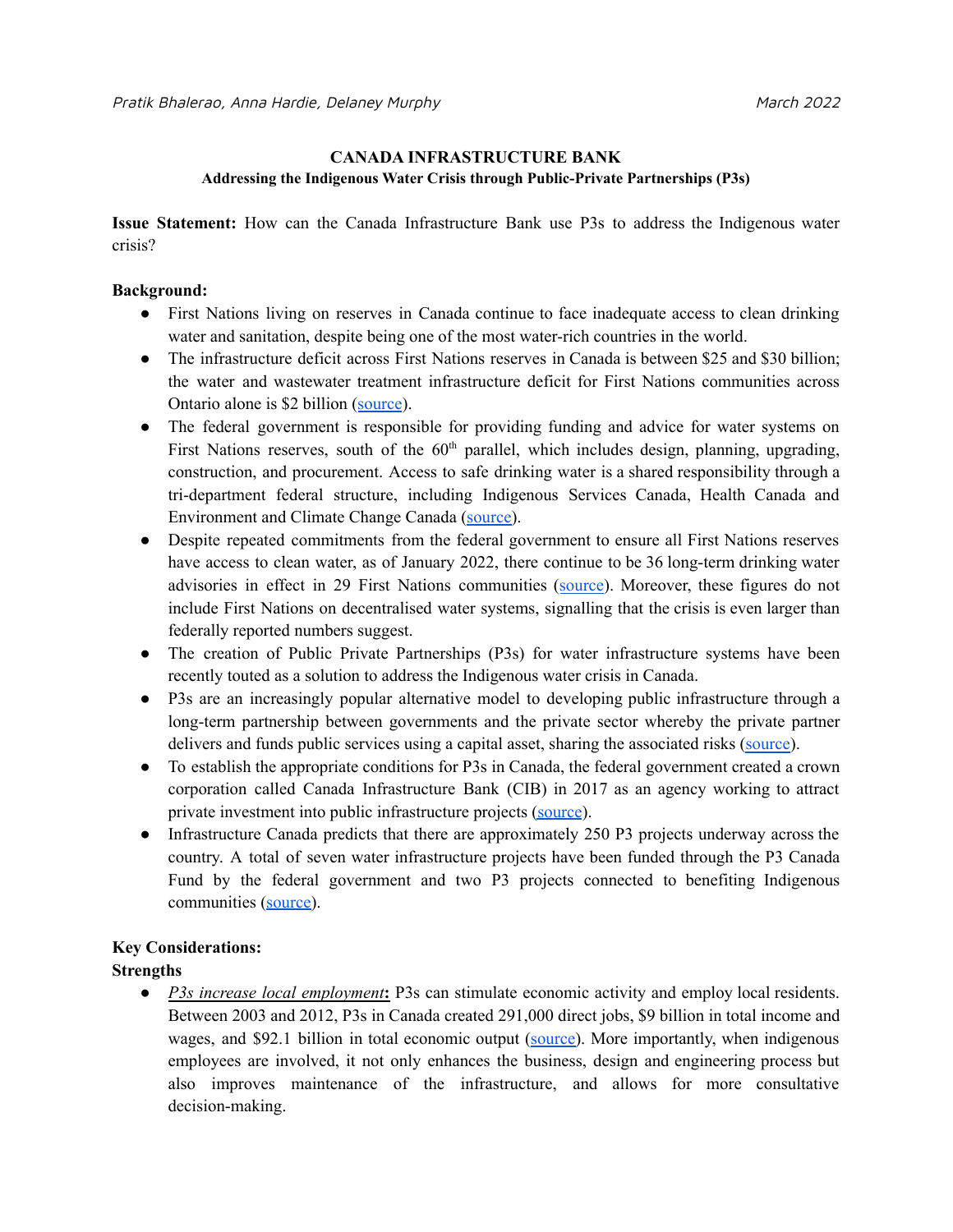- *Staying on budget and construction schedule:* P3s can incentivize innovation and financial efficiency by fostering competition amongst developers ([source\)](https://www.awwa.org/Portals/0/AWWA/Communications/P3Report.pdf). Since private lenders in P3s do not get paid until the project is complete, this can also incentivize projects to be completed on budget and time. The Okanagan Correctional Centre is an example of a P3 project aimed to further increase the benefits of competition through following the Design Build Finance Maintain (DBFM) model over the traditional Design Bid Build (DBB) ([source\)](https://www.infrastructurebc.com/files-4/project-occ-schedules/2014-July_OCC-Project-Report.pdf).
- *Supportive of Indigenous water governance:* P3s emphasise an integrated approach that could ensure that First Nations are decision-makers in the P3 process, unlike the traditional approach to infrastructure, which often leaves First Nations out of the decision-making process. An example of a successful Indigenous P3 relationship is the Kokish River Hydroelectric Project in British Columbia ([source](https://www.canada.ca/en/news/archive/2014/09/government-canada-namgis-first-nation-announce-run-river-hydroelectric-development.html)).
- *Meet the growing need for infrastructure development in the context of limited public sector resources:* Demand for critical infrastructure in Canada and around the world has been increasing rapidly, yet government resources are limited and this is where P3s have led the way (World Bank, 2020). By employing P3s, governments can meet the demand for critical water infrastructure through funding from the private sector while holding space for First Nations to exercise authority over infrastructure planning and decision-making.

## **Weaknesses**

- *Risk in the rising cost of water:* Critics argue that P3's are profit driven, raise water costs, and have poor performance. The city of Moncton entered into a P3 for their water filtration system. However, water rates increased by 75% in the first 2 years after the contract was awarded to US Filter and Moncton's water prices continue to be significantly higher than the national average ([source](https://canadians.org/analysis/lessons-monctons-water-privatization-experience)).
- *Lack of evidence-based research and transparency on P3 success:* P3s are a relatively new mode of financing public infrastructure, limiting the number of projects that can be analysed. There are only two P3 projects in Canada that involve Indigenous communities and none regarding water infrastructure on reserves. Finally, given the privacy of legal contracts and lack of data on the progress for P3 projects, it is hard to find evidence-based sources on the benefits of P3s. A majority of P3 contracts are confidential and information on them is unavailable to the public. Even where judicial interventions were sought by activist groups around the world, any documents received were heavily redacted [\(source\)](https://cup.columbia.edu/book/about-canada-public-private-partnerships/9781552668962).
- *Complexity of P3 contracts:* The success of P3 projects depends on what is included in the contract. It can be challenging for Indigenous communities to strategize on how to negotiate and be counted in as a stakeholder without understanding what the contract outlines. Even among experts in water treatment and government, there are wide knowledge gaps in the procurement, legal, financial, and technical aspects of P3s.
- *P3s contracts may also not ensure long-term maintenance of water infrastructure:* Indigenous water governance has failed historically due to poor maintenance of infrastructure of which P3s may not always ensure.

# **Opportunities**

● *Potential to improve water infrastructure for Indigenous communities in a timely manner:* In alignment with Canada's constitutional responsibility to provide adequate water access to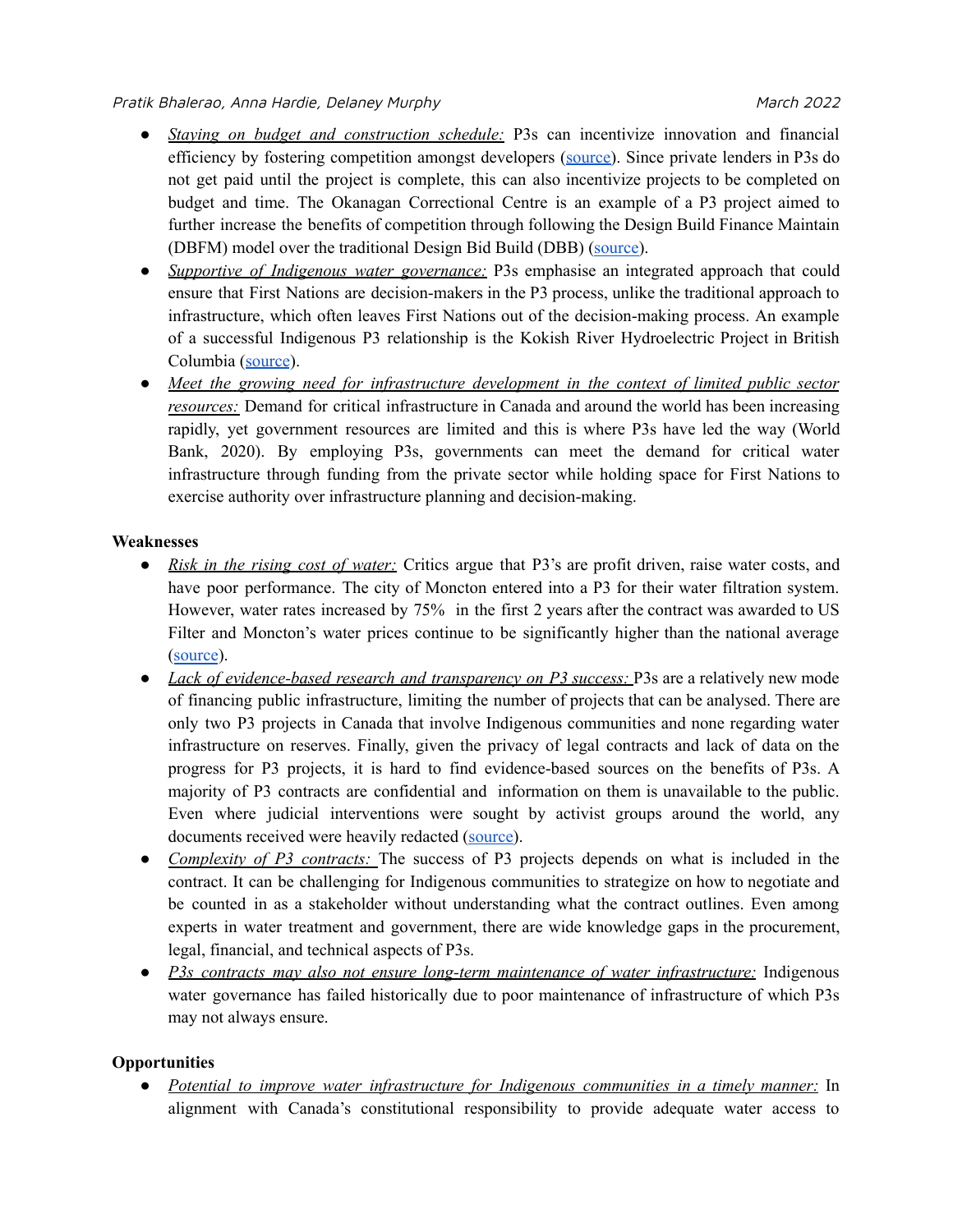Indigenous communities, P3s can be utilised to attract private sector funds to support Indigenous communities.

● *Foster innovation in water governance techniques:* As governments around the world start to increasingly adopt P3s in various sectors, proper management and accountability could lead to innovations in the field of water governance, providing a long-term solution to the Indigenous water crisis. Likewise, research and development can allow for process innovation along with the improvement of construction techniques.

## **Threats**

- *Lack of consultation and poor maintenance of Indigenous water infrastructure:* The P3 model does not guarantee that Project Co's, private lenders, or the government will consult and engage actively with Indigenous communities.
- *Donor-driven:* Even where there is some Indigenous consultation, P3 funding is often provided by private sector donors who might sometimes define the priorities of the project, and civil society groups have often expressed this concern, arguing that P3s amount to privatisation ([source](https://canadians.org/analysis/council-canadians-opposes-p3-water-privatization-plan-first-nations)).
- *Weakening stakeholder engagement and consultation with Indigenous communities:* Project Cos have no required obligation to collaborate with Indigenous communities in terms of hiring local labour and having an inclusive decision-making process. The focal priority of private lenders is also for the construction to be completed. Unless lenders see a significant risk in the water project taking extra time or even incompletion, there is lack of concern for how Indigenous communities are consulted with. There may be a lack of collaboration and consultation on decision making for water governance projects through P3s.

**Recommendations and Options:** We present two recommendations to be considered for each of the three policy options.

*Recommendation A:* Assign a private legal and financial manager who assists Indigenous stakeholders to strategize within and understand P3 contract making processes, negotiation, and structures. This can be complimented with comprehensive and accessible toolkits to help negotiate through P3 contract writing processes.

*Recommendation B***:** The federal government creates mandatory regulations requiring P3 have collaborative and inclusive decision-making processes with Indigenous stakeholders, especially for P3s projects addressing the Indigenous infrastructure deficit. Based on lessons learned from jurisdictional examples and organisations such as Plenary Group and EPCOR, recommendation B can be enforced by requiring selected Project Co's to have an outlined commitment to strengthen Indigenous relations or relevant certifications such as those provided by the Canadian Council for Aboriginal Business ([source\)](https://www.epcor.com/about/who-we-are-what-we-do/community-engagement-and-support/Pages/indigenous-relations.aspx).

# **Policy Options**

**1) Conduct a P3 Pilot Study:** We recommend that the CIB, in partnership with First Nations and the private sector, design and implement a P3 pilot study to better understand the implementation process of a P3 for a water system in a First Nation. The pilot project creates an opportunity to analyse the advantages and disadvantages, as well as its feasibility of DBB versus the DBFM model to address the Indigenous water crisis. **(RECOMMENDED)**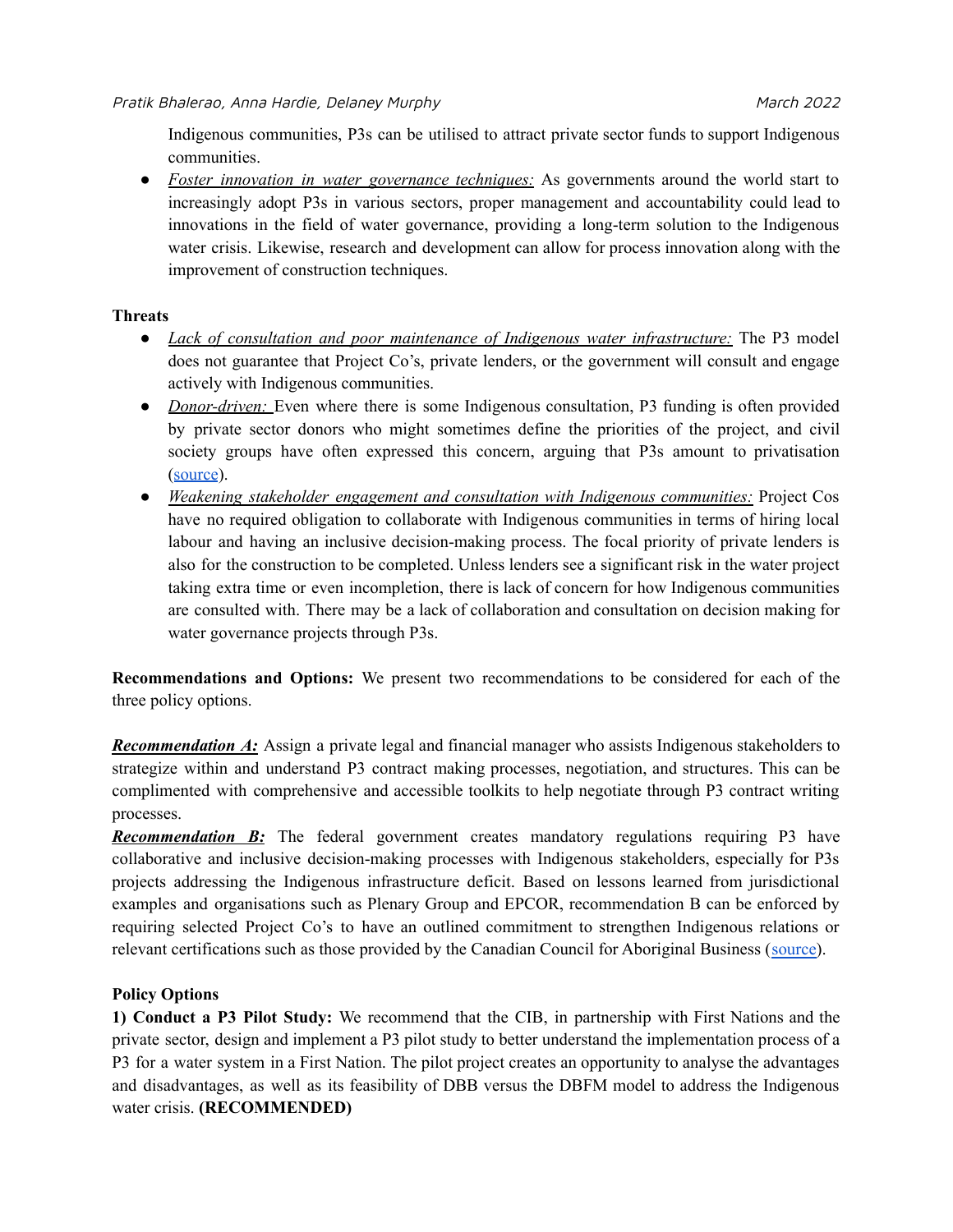For this option, the CIB, the private partner, and the interested First Nation would collectively launch a P3 pilot project, utilising the DBFM model, over the course of five years. The DBFM P3 model has shown to increase the competitive process, as well as fuel innovative approaches to the development of infrastructure, as exemplified in the building of the Okanagan Correctional Centre ([source](https://www.infrastructurebc.com/files-4/project-occ-schedules/2014-July_OCC-Project-Report.pdf)). Before the launch of the pilot project, sufficient consultation and engagement with First Nations members about the water infrastructure project must occur, which is one of the project's key performance indicators, to ensure that community perspectives are included in the short-term and long-term design, placement, and management of the water system. The pilot project would study the implementation process of a P3 for a water system in a First Nation, the process of creating a contract that is accepted by all partners, the number of First Nations members employed by the project, and the quality and effectiveness of the infrastructure itself. One of the key performance indicators to be considered, is the true costs of P3s and whether they stay on budget, as well as their impact on the price of water, which is often flagged as a risk to the implementation of a P3 for a water system. Specifically, the pilot study would consider and evaluate the potential of rising costs of water to users under a P3 system. Beginning at one year after the implementation of the P3, a yearly analysis will be conducted by an evaluation committee, comprising of representatives from the CIB, the private partner, and First Nations members to assess The evaluative results and any other data collected during the pilot study should be kept protected and aligned with the First Nations principles of ownership, control, access and possession (OCAP Principles), as outlined by the First Nations Information Governance Committee [\(source](https://fnigc.ca/ocap-training/)).

**Considerations:** The success of P3 projects varies by contract, and their results often cannot be duplicated, as they are very context-specific. Nevertheless, due the lack of transparent and evidence-based research on the effects of P3s in the Canadian context, this policy option would be useful in outlining the best practices for potential future P3 water infrastructure projects for First Nations communities.

**2) Maintain the Status Quo:** Recommend to the CIB that more research by objective sources be conducted to better understand the potential gains and risks associated with the use of P3s to address the Indigenous infrastructure deficit.

Evidence for the efficacy of P3s to address the water crisis and support Indigenous water governance is mixed. This is in part due to the fact that government and private sector documents usually speak favourably of them, while a number of civil society groups have been critical of the use of P3s. As we have outlined, there is a dearth of objective research into the effectiveness of P3s in addressing water governance. As a result, given this option, maintaining the status quo might be the best course of action until more concrete evidence permits the scaling-up of P3s. To this end, we also recommend increased research into the ability of P3s to address the water crisis in Indigenous communities.

**Considerations:** In this option, more research by objective sources be conducted to better understand the potential gains and risks associated with the use of P3s to address the Indigenous infrastructure deficit. However, this policy option does not interfere with the P3s that already exist. Moving forward, we call on the CIB for increased transparency regarding all reports and analyses conducted regarding P3s and emphasise the need for increased research pathways into how P3s can be utilised to elevate and support Indigenous self-determination and decision-making.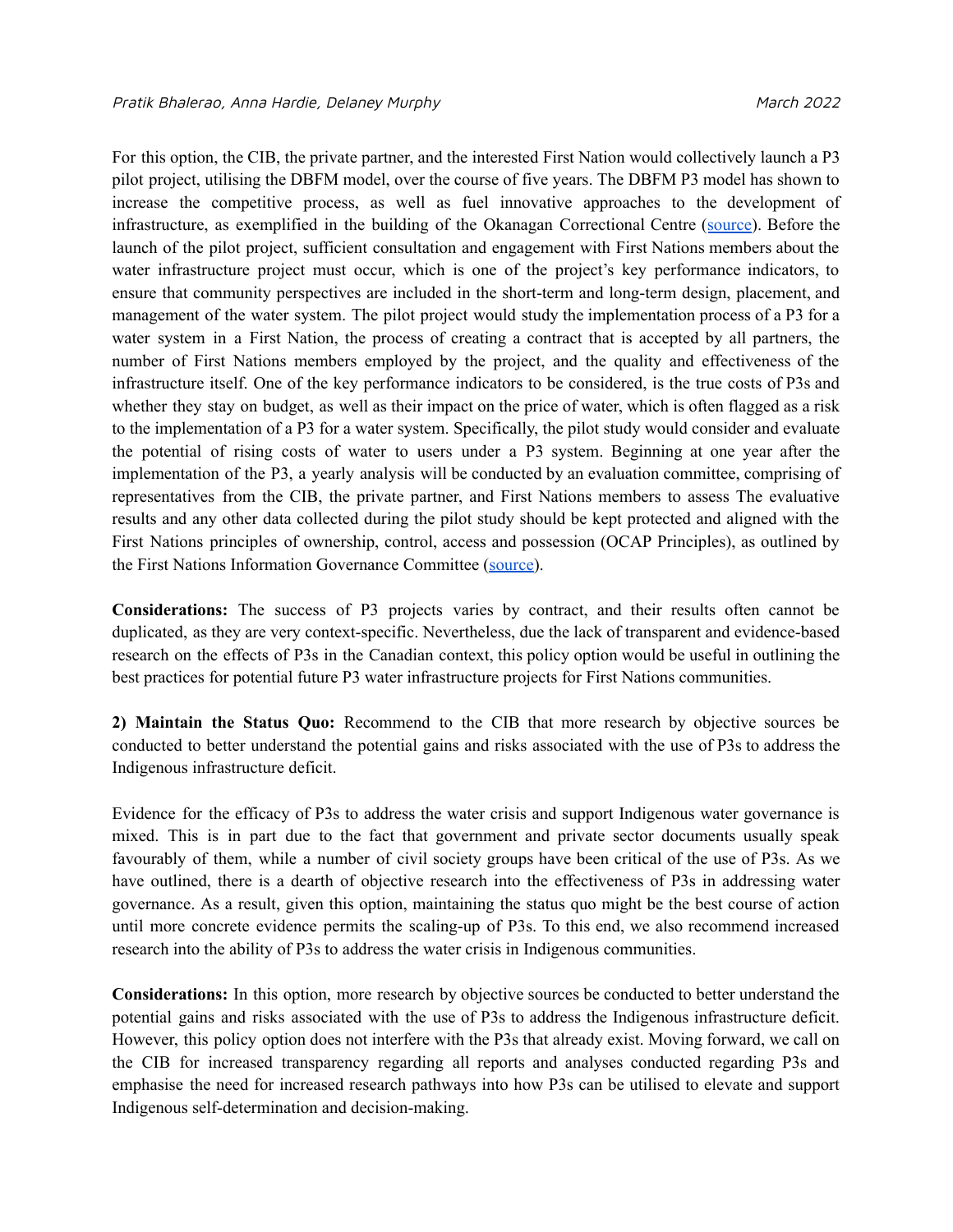**3) Scale up the use of P3s:** The P3 model is utilised by the CIB, private partners and First Nations communities to build water infrastructure on Indigenous reserves.

For this option, the federal government could create a Joint Working Group (JWG) including representatives from the federal government, private sector, and interested First Nations. Prior to implementation, a minimum number of hours could be set towards collaborating with Indigenous stakeholders on deciding what water infrastructure is needed. The P3 contract could then outline key performance indicators to maintain on a month-by-month that relate to collaboration with Indigenous stakeholders. Additionally, a mandatory annual check-in can occur to reflect on how relations between Indigenous and non-Indigenous stakeholders can be improved. The working group could also mitigate the risk of rising water costs associated with P3s.

**Considerations:** P3s offer an opportunity to accelerate the creation of water infrastructure for Indigenous communities. Inadequate access to safe, clean and reliable drinking water and sanitation is a human rights violation and a major hazard to health and hygiene that cannot be stalled any longer. Potential risks to be considered are related to the lack of past research on how P3s collaborate with First Nations communities and the rigidity of contracts that may act as a barrier to improve Indigenous water governance.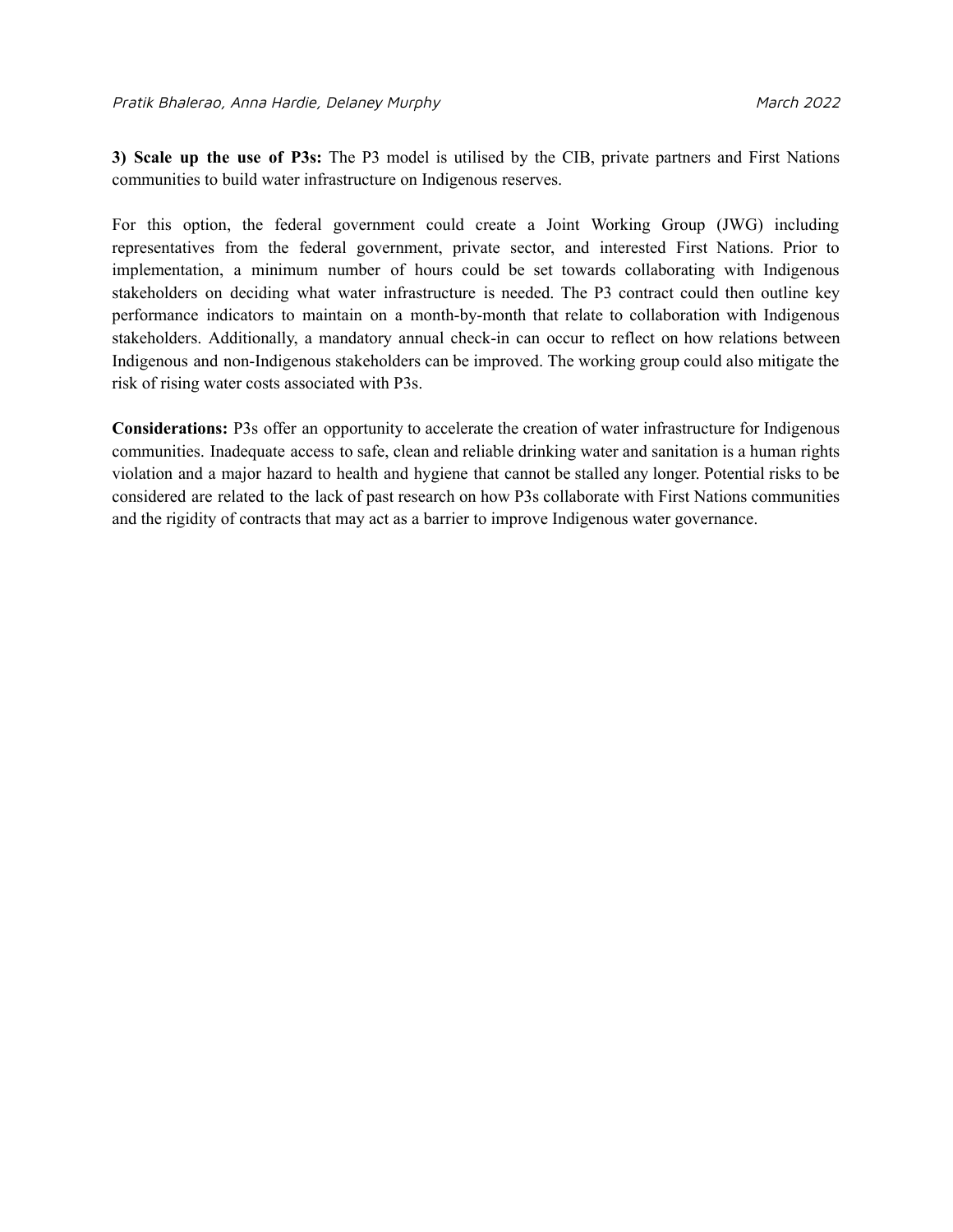#### **References**

American Water Works Association & Ernst and Young Global Limited. (2019). To P3 or not to P3. Retrieved March 7, 2022 from <https://www.awwa.org/Portals/0/AWWA/Communications/P3Report.pdf>

- EPCOR. (2022). Respecting the traditions and perspective of Indigenous Peoples. Retrieved March 7, 2022 from [https://www.epcor.com/about/who-we-are-what-we-do/community-engagement-and-support/Pa](https://www.epcor.com/about/who-we-are-what-we-do/community-engagement-and-support/Pages/indigenous-relations.aspx) [ges/indigenous-relations.aspx](https://www.epcor.com/about/who-we-are-what-we-do/community-engagement-and-support/Pages/indigenous-relations.aspx)
- First Nations Information Governance Centre. (2010). The First Nations Principles of OCAP. Retrieved March 7, 2022 from <https://fnigc.ca/ocap-training/>
- Government of Canada; Indigenous Services Canada. (2021). Ending long-term drinking water advisories. Retrieved March 7, 2022 from <https://www.sac-isc.gc.ca/eng/1506514143353/1533317130660>
- Government of Canada; Department of Finance. (2014). Archived Government of Canada and 'Namgis First Nation Announce Run-of-the-River Hydroelectric Development. Retrieved March 7, 2022 from [https://www.canada.ca/en/news/archive/2014/09/government-canada-namgis-first-nation-annou](https://www.canada.ca/en/news/archive/2014/09/government-canada-namgis-first-nation-announce-run-river-hydroelectric-development.html) [nce-run-river-hydroelectric-development.html](https://www.canada.ca/en/news/archive/2014/09/government-canada-namgis-first-nation-announce-run-river-hydroelectric-development.html)
- Government of Canada; Infrastructure Canada. (2021). Infrastructure Canada Funding Programs. Retrieved March 7, 2022 from <https://www.infrastructure.gc.ca/prog/programs-infc-summary-eng.html>
- Government of Canada; Infrastructure Canada. (2021). P3 Canada Fund Projects. Retrieved March 7, 2022 from <https://www.infrastructure.gc.ca/prog/fond-p3-canada-fund-eng.html>
- InterVistas. (2014). 10 Year Economic Impact Assessment of Public-Private Partnerships in Canada. Retrieved March 7, 2022 from <https://www.pppcouncil.ca/web/pdf/eco-impact-of-p3-report.pdf>
- Lui, Emma. (2012). Lessons From Moncton's Water Privatization Experience, The Council of Canadians. Retrieved March 7, 2022 from <https://canadians.org/analysis/lessons-monctons-water-privatization-experience>
- Morrison, A, Bradford, L and L Bharadwaj. (2015, October 29). Evaluating the First Nations Water Management Strategy. *Environmental and Science Engineering Magazine*. Retrieved March 7, 2022 from <https://esemag.com/water/evaluating-the-first-nations-water-management-strategy/>
- OECD. (2021). OECD Principles for Public Governance of Public-Private Partnerships. *OECD.* Retrieved March 7, 2022 from